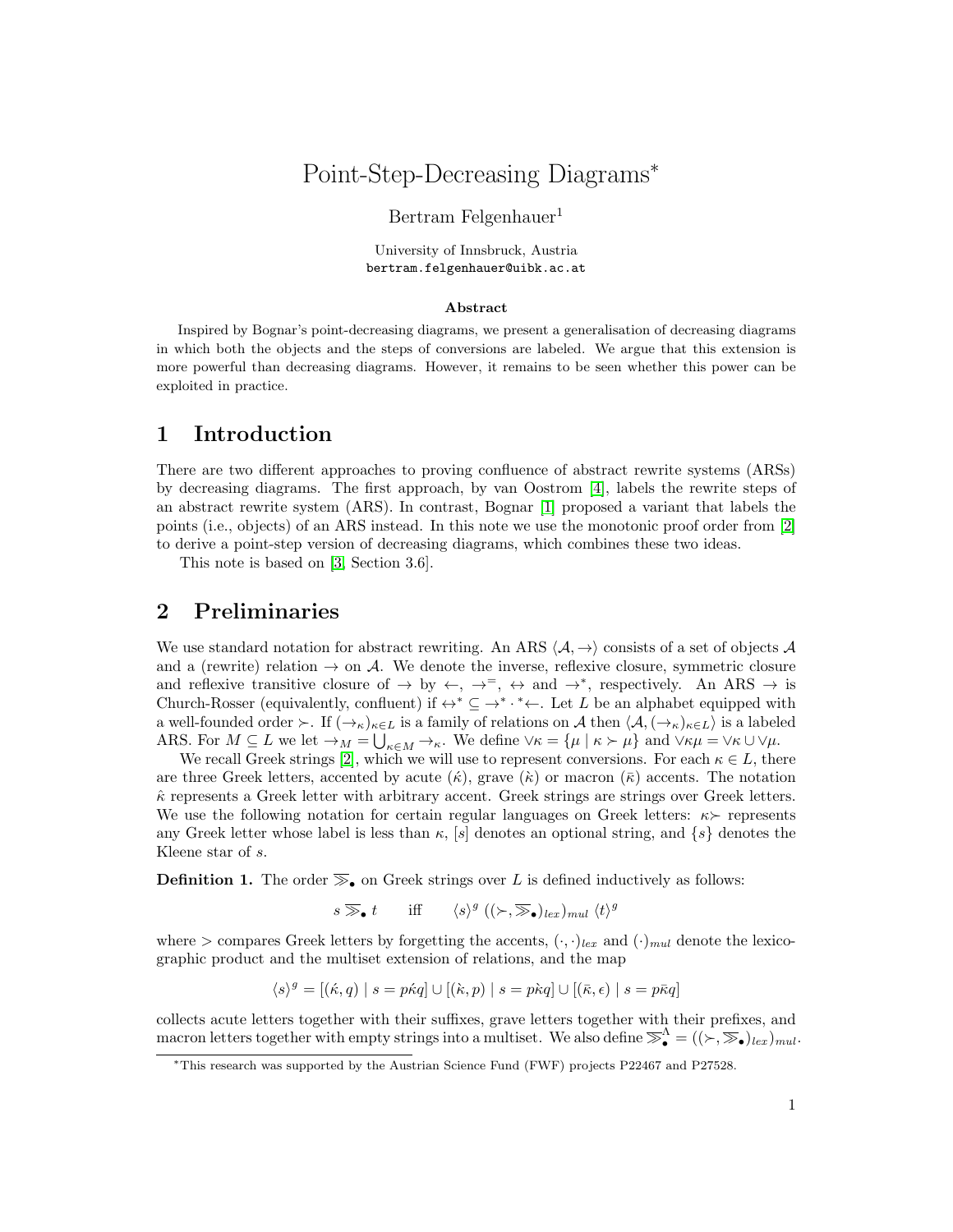<span id="page-1-1"></span><span id="page-1-0"></span>

(a) Locally decreasing diagram. (b) Locally point-decreasing diagram.

<span id="page-1-2"></span>Figure 1: Decreasing diagrams.

**Example 2.** Let  $L = \{1, 2, 3\}$  equipped with the order  $3 \succ 2 \succ 1$ . We claim that  $\overline{231} \gg \overline{3221}$ . In the resulting multiset comparison, it's easy to see that  $(\hat{3}, \hat{2})$  is larger than every element of the right-hand side multiset:

$$
\langle \bar{2}\hat{3}\bar{1}\rangle^g = [(\bar{2},\epsilon),(\hat{3},\bar{2}),(\bar{1},\epsilon)] \mathbin{\overline{\gg}}^\Lambda_\bullet [(\hat{3},\epsilon),(\bar{2},\epsilon),(\hat{2},\bar{1}),(\bar{1},\epsilon)] = \langle \hat{3}\bar{2}\hat{2}\bar{1}\rangle^g
$$

In [\[2\]](#page-4-2) it is shown that  $\overline{\gg}_{\bullet}$  is a well-founded order on Greek strings that is monotonic, i.e.,  $q \gg r$  implies  $pq \gg r$  and  $qp \gg r$  for all Greek strings p, q and r.

We recall van Oostrom's and Bognar's decreasing diagrams results. (In [\[3,](#page-4-3) Section 3.5] it is shown that Bognar's result follows from van Oostrom's, but this is not immediately obvious.)

**Theorem 3** (decreasing diagrams [\[4\]](#page-4-0)). Let  $\langle A, \to \kappa \rangle_{\kappa \in L}$  be a labeled ARS. If for all  $\kappa, \mu \in L$ 

$$
\underset{\kappa}{\longleftrightarrow}\cdot \underset{\mu}{\rightarrow}\subseteq \underset{\forall\kappa}{\overset{*}{\longleftrightarrow}}\cdot \underset{\mu}{\overset{=}{\Longrightarrow}}\cdot \underset{\forall\kappa\mu}{\overset{*}{\longleftrightarrow}}\cdot \underset{\kappa}{\overset{=}{\Longleftrightarrow}}\cdot \underset{\forall\mu}{\overset{*}{\longleftrightarrow}}
$$

then  $\rightarrow_L$  is confluent. (See also Figure [1](#page-1-0)[\(a\).](#page-1-1))

<span id="page-1-4"></span>**Theorem 4** (point-decreasing diagrams [\[1\]](#page-4-1)). Let  $\langle A, \rightarrow \rangle$  be an abstract rewrite system and  $\ell : A \to L$  be a function labeling the objects. We annotate steps by the labels of their targets in square brackets, that is, we write  $s \to_{[\ell(t)]} t$ . For  $M \subset L$  we define  $\to_{[M]} = \bigcup_{\kappa \in M} \to_{[\kappa]} L$ . If every local peak  $t_{\kappa} \leftarrow s \rightarrow_{\lbrack \nu \rbrack} u \text{ with } \mu = \ell(s)$  has a joining valley

$$
t \xrightarrow[\lbrack \mathcal{N}\kappa\mu \rbrack]{\cdot} \frac{=}{\lbrack \nu \rbrack} \cdot \frac{*}{\lbrack \mathcal{N}\kappa\mu\nu \rbrack} \cdot \frac{*}{\lbrack \mathcal{N}\kappa\mu\nu \rbrack} \cdot \frac{*}{\lbrack \kappa \rbrack} \cdot \frac{*}{\lbrack \kappa \rbrack} \cdot \frac{*}{\lbrack \mathcal{N}\mu\nu \rbrack} u
$$

then  $\rightarrow$  is confluent. (See also Figure [1](#page-1-0)[\(b\).](#page-1-2))

#### 3 Point-Step Decreasing Diagrams

In this section we present a unified result that encompasses both standard [\[4\]](#page-4-0) and pointdecreasing diagrams [\[1\]](#page-4-1) results, and is, to our knowledge, strictly more general than either one. The key idea is to use a representation of conversions as Greek strings that alternates between steps and objects, mapping objects to macron letters and steps to accented letters.

<span id="page-1-3"></span>**Definition 5.** Let  $\langle A, (\rightarrow_{\kappa})_{\kappa \in L} \rangle$  be a labeled ARS. Furthermore let  $\ell : A \to L$  be a function labeling the objects. Then each conversion

$$
s_0 \leftrightarrow \cdots \leftrightarrow s_n
$$

$$
\overrightarrow{\kappa_1} \cdots \overrightarrow{\kappa_n} s_n
$$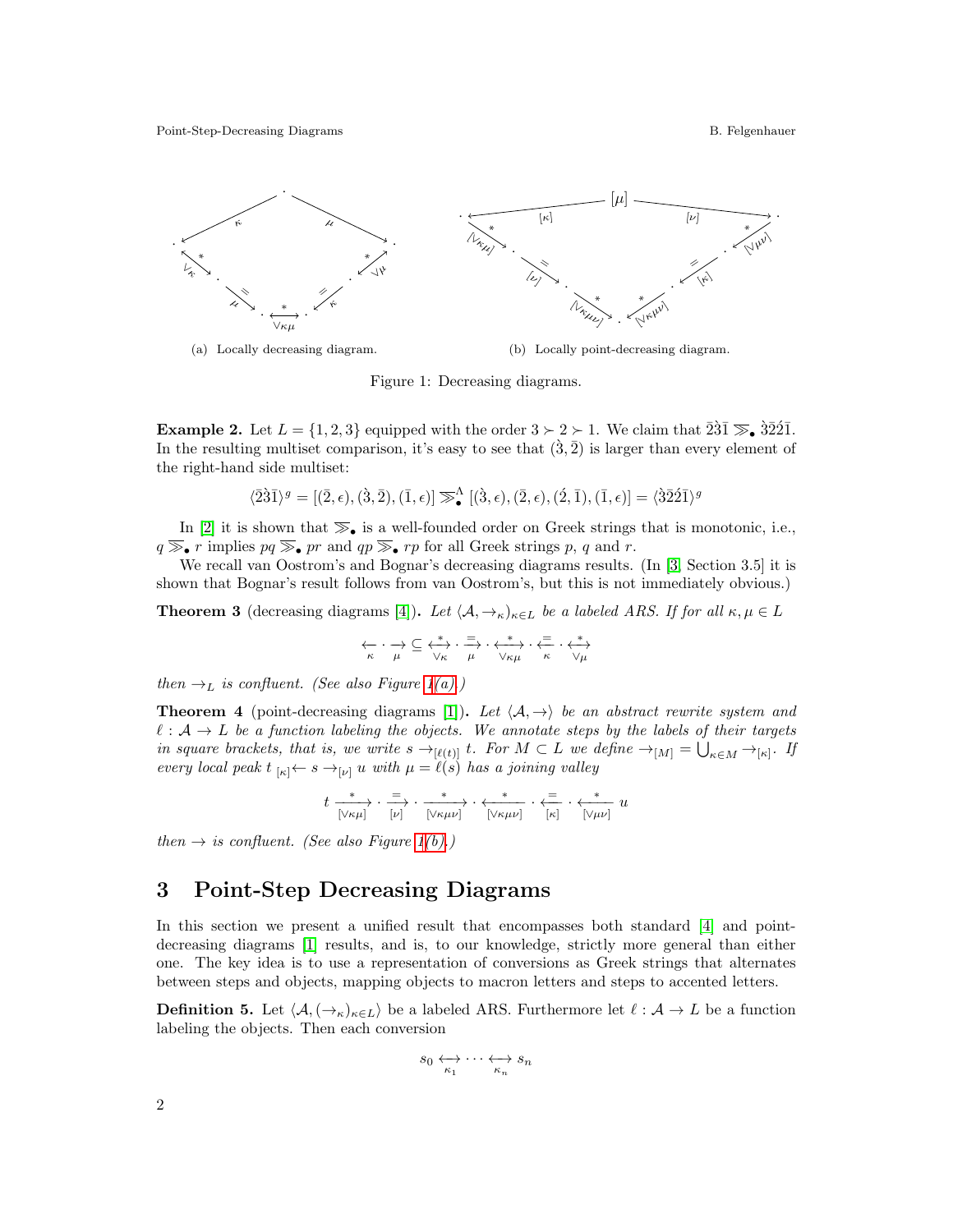<span id="page-2-0"></span>Point-Step-Decreasing Diagrams B. Felgenhauer

| S.             | $\hat{\kappa} \gg_{\bullet} {\{\kappa > \}}$                                                                                                                                         |
|----------------|--------------------------------------------------------------------------------------------------------------------------------------------------------------------------------------|
| M1             | $k\bar{\mu} \gg_{\bullet} {\kappa\mu \succ \kappa \kappa}$                                                                                                                           |
| M2             | $\kappa \bar{\mu} \gg_{\bullet} {\kappa > \bar{\mu} \{\kappa > \ \kappa\  (\{\kappa > \}\cap {\mu > \}})}$                                                                           |
| P1             | $\kappa \bar{\mu} \nu \gg_{\bullet} {\kappa \mu \succ \{\kappa \}} \{\kappa \mathcal{B} \nu \succ \{\nu \}} \{\mu \nu \succ \}$                                                      |
| P <sub>2</sub> | $k\bar{\mu}\nu \gg_{\bullet} {\kappa\mu \succ \varepsilon}$ $ \nu  {\kappa\mu\nu \succ \varepsilon}$ $ \kappa  {\mu\nu \succ \varepsilon}$                                           |
| P3             | $\kappa \bar{\mu} \bar{\nu} \gg_{\bullet} {\kappa > {\bar{\mu}} \{\kappa > {\bar{\kappa}} \}[\kappa](\{\kappa > \} \cap {\mu > {\bar{\kappa}} \}[\nu]{\nu} {\nu > {\bar{\kappa}} \}$ |
| P4             | $\hat{\kappa}$ $\bar{\mu}\nu \gg_{\bullet} {\kappa > \bar{\mu} \{\kappa > \bar{\nu} \}[\nu] \{\kappa \nu > \}[\kappa] \{\nu > \bar{\nu} \}$                                          |
| P5             | $\langle \kappa \bar{\mu} \nu \gg_{\bullet} {\kappa \succ \varepsilon}   \nu   \{\kappa \nu \succ \} \bar{\mu} {\kappa \nu \succ \varepsilon}   \kappa   \{\nu \succ \}$             |

Table 1: Comparing short Greek strings.

has a *point-step interpretation*  $\hat{\kappa}_1 \overline{\ell}(s_1) \dots \overline{\ell}(s_{n-1}) \hat{\kappa}_n$ , where

$$
\hat{\kappa}_i = \begin{cases} \acute{\kappa}_i & \text{if } s_{i-1} \; \kappa_i \!\leftarrow s_i \\ \grave{\kappa}_i & \text{if } s_{i-1} \to_{\kappa_i} s_i \end{cases}
$$

Note that the initial and final objects are omitted from the interpretation.

In order to obtain a point-step decreasing diagrams result, we map each conversion to its point-step interpretation, and then compare the resulting interpretations before and after pasting a local diagram by  $\overline{\gg}_{\bullet}$ . Pasting a local diagram corresponds to replacing a substring  $\kappa\bar{\mu}\nu$  (i.e., the interpretation of a local peak without its endpoints) by some other Greek string corresponding to the joining conversion (again, without endpoints). We omit the endpoints because their labels do not change.

<span id="page-2-1"></span>Lemma 6. All comparisons from Table [1](#page-2-0) are true.

*Proof.* Cases S, M1 and M2 are covered by [\[2,](#page-4-2) Lemma 31]. Consider P1. Let  $s = \kappa \bar{\mu} \nu$  and  $t \in {\kappa\mu>\}[\kappa]{\mu>\}[\nu]{\mu\nu>}$ . Then

$$
\langle s \rangle^g = [(\kappa, \bar{\mu}\nu), (\bar{\mu}, \epsilon), (\dot{\nu}, \kappa \bar{\mu})]
$$

We claim that for all elements of  $\langle t \rangle^g$  there is a larger element in  $\langle s \rangle^g$ , which establishes  $\langle s \rangle^g \gg_{\bullet}^{\Lambda} \langle t \rangle^g$ . Indeed for pairs corresponding to  $\{\kappa\mu>\}, \{\mu>\}$  or  $\{\mu\nu>\},$  the first component is smaller than  $\kappa$ ,  $\mu$  or  $\nu$ , and therefore the claim follows. The element corresponding to  $[\mu]$  (if any) is in  $(\mu, {\kappa\mu}>|K|{\mu}>)$ , and that is smaller than  $(\nu, \kappa\bar{\mu})$  by property M1. For the element corresponding to  $[\kappa]$ , a symmetric argument applies. Therefore, P1 holds.

For P2... P5 the same basic approach works: Apply  $\langle \cdot \rangle^g$  to both sides, and then establish the resulting multiset comparison by  $\overline{\gg}_{\bullet}^{\Lambda}$  using > on the first component and properties M1 and M2 on the second component of the resulting pairs.

**Example 7.** Let  $(M)$  denote an object whose label is in  $M \subseteq L$ , and let  $\leftrightarrow_M^*$  stand for a conversion with all steps and intermediate objects (not including the initial and final objects of the conversion) having labels in  $M$ . Property P2 corresponds to the following conversion joining a local peak  $t \underset{\kappa \leftarrow} \kappa \leftarrow s \rightarrow_{\nu} u$ , where  $\mu = \ell(s)$ :

$$
t \overset{*}{\underset{\forall \kappa\mu}{\longleftrightarrow}} (\forall \kappa\mu) \overset{=}{\underset{\nu}{\longrightarrow}} (\forall \kappa\mu\nu) \overset{*}{\underset{\forall \kappa\mu\nu}{\longleftrightarrow}} (\forall \kappa\mu\nu) \overset{=}{\underset{\kappa}{\longleftarrow}} (\forall \mu\nu) \overset{}{\underset{\forall \mu\nu}{\longleftrightarrow}} u
$$

<span id="page-2-2"></span>**Theorem 8.** Let  $\langle A, (\rightarrow_{\kappa})_{\kappa \in L} \rangle$  be a labeled ARS, and  $\ell : A \rightarrow L$  be a labeling function. Assume that every local peak  $t_{\kappa} \leftarrow s \rightarrow_{\nu} u$ , with  $\mu = \ell(s)$  has a joining conversion  $s \leftrightarrow^* t$ whose interpretation matches a right-hand side of P1, P2, P3, P4 or P5 from Table [1.](#page-2-0) Then  $\rightarrow$  is confluent.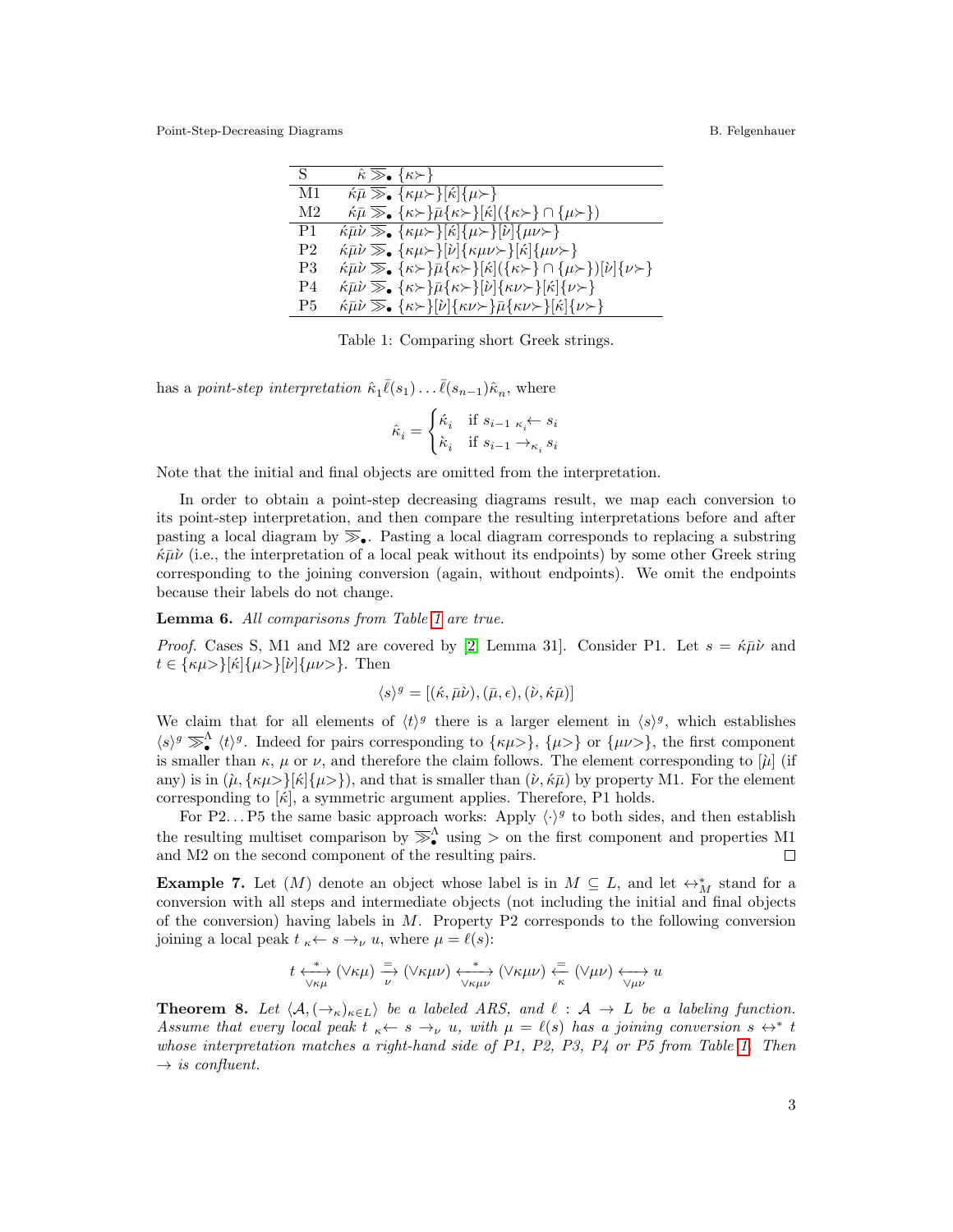*Proof.* Recall that  $\overline{\gg}_{\bullet}$  is well-founded and monotonic. We show that every conversion  $t \leftrightarrow^* u$ has an equivalent valley proof  $t \to^* \cdot^* \leftarrow u$  by well-founded induction on  $t \leftrightarrow^* u$ , measured by the interpretation of the conversion according to Definition [5](#page-1-3) and ordered according to  $\mathcal{F}_{\bullet}$ . If  $t \leftrightarrow^* u$  is a valley proof then we are done. Otherwise, there must be a local peak, say

$$
t \stackrel{*}{\leftrightarrow} t' \stackrel{\prime}{\leftarrow} s' \stackrel{\prime}{\rightarrow} u' \stackrel{*}{\leftrightarrow} u \tag{P}
$$

Let  $\mu = \ell(s')$ . Then the interpretation of (P) can be written as  $p\kappa\bar{\mu}\nu r$ , where p is the interpretation of  $\hat{t} \leftrightarrow^* t'$  followed by  $\overline{\ell}(t')$  (if the conversion is non-empty) and r is the interpretation of  $u' \leftrightarrow^* u$  preceded by  $\overline{\ell}(u')$  (if the conversion is non-empty) By assumption, the local peak  $t' \nightharpoonup t' \leftrightarrow^* u'$  whose interpretation q satisfies  $\langle k \rangle \overline{\gg}$ , q by Lemma [6.](#page-2-1) By monotonicity, this implies  $p\kappa\bar{\mu}\nu r\gg_p qr$ . Consequently, we can apply the induction hypothesis to the resulting conversion  $t \leftrightarrow^* t' \leftrightarrow^* u' \leftrightarrow^* u$ , whose interpretation is pqr (or smaller if  $t' \leftrightarrow^* u'$  is an empty conversion), to conclude.  $\Box$ 

Remark 9. Theorem [8](#page-2-2) entails both decreasing diagrams and point-decreasing diagrams. To obtain decreasing diagrams, simply label all objects by a fresh label ⊥ that is minimal with respect to  $\succ$ . Then case D of Table [1](#page-2-0) (which encodes a decreasing diagram) corresponds to case P2, noting that each of the sets  $\{\kappa\mu\}$ ,  $\{\kappa\mu\nu\}$  and  $\{\mu\nu\}$  contains ⊥.

In order to obtain point-decreasing diagrams, let  $\ell_p$  be the labeling function for establishing point-decreasingness. We label steps  $s \to t$  by  $(\ell_p(t), \top)$  and objects s by  $(\ell_p(s), \bot)$ , with the tuples ordered lexicographically by  $\succ$  on the original L and  $\top \succ \bot$ . Then if we consider the joining conversion from Theorem [4,](#page-1-4) we easily see that it corresponds to case P2 of Table [6.](#page-2-1)

<span id="page-3-0"></span>**Corollary 10.** Let  $\langle A, \rightarrow \rangle$  be an ARS, and  $\ell : A \rightarrow L$  a labeling function. If for every peak  $t \leftarrow s \rightarrow u$ , either

$$
t \to v \leftarrow u \qquad or \qquad t \leftrightarrow v_1 \cdots v_n \leftrightarrow u
$$

such that  $\ell(s) = \ell(v)$  or  $\ell(s) \succ \ell(v_i)$  for  $1 \leq i \leq n$ , then  $\rightarrow$  is confluent.

*Proof.* Let  $L_{\perp} = L \cup \{\perp\}$ , where  $\perp$  is a fresh label. We extend  $\succ$  to  $L_{\perp}$  by letting  $\alpha \succ \perp$  for all  $\alpha \in L$ . Let  $(\rightarrow_{\alpha})_{\alpha \in L_{\perp}}$  be the labeled ARS given by  $\rightarrow_{\perp} = \rightarrow$  and  $\rightarrow_{\alpha} = \emptyset$ . Then since both

$$
\hat{\bot}\bar{\ell}(s)\dot{\bot}\gg_\bullet\dot{\bot}\bar{\ell}(v)\acute{\bot}
$$

by P5 from Table [1](#page-2-0) and

$$
\hat{\perp}\bar{\ell}(s)\hat{\perp}\gg_{\bullet}\hat{\perp}\bar{\ell}(v_1)\ldots\bar{\ell}(v_n)\hat{\perp}
$$

by P2, we conclude that the local diagrams are point-step decreasing and therefore  $\rightarrow$  is confluent.  $\Box$ 

<span id="page-3-1"></span>Remark 11. Corollary [10](#page-3-0) is interesting because to our knowledge, neither decreasing diagrams nor point-decreasing diagrams can prove it directly, without changing the joining conversions for the local peaks. (In particular, while step-decreasing diagrams are complete for confluence of countable ARSs, the proof picks particular joining valleys for local peaks.) This indicates that point-step decreasing diagrams strictly generalize decreasing diagrams and point-decreasing diagrams for practical purposes.

For the point-decreasing diagrams, the main obstacle presents itself as follows: In order to obtain a point-decreasing diagram (with labeling function  $\ell'$ ) for joining  $t \leftarrow s \rightarrow u$  as  $t \leftrightarrow v_1 \dots v_n \leftrightarrow u$  for  $n > 1$ , since we cannot assume anything about the labels of t and u, we will have to ensure that  $\ell'(s) > \ell'(v_i)$  whenever  $\ell(s) > \ell(v_i)$ . This suggests using  $\ell' = \ell$ .